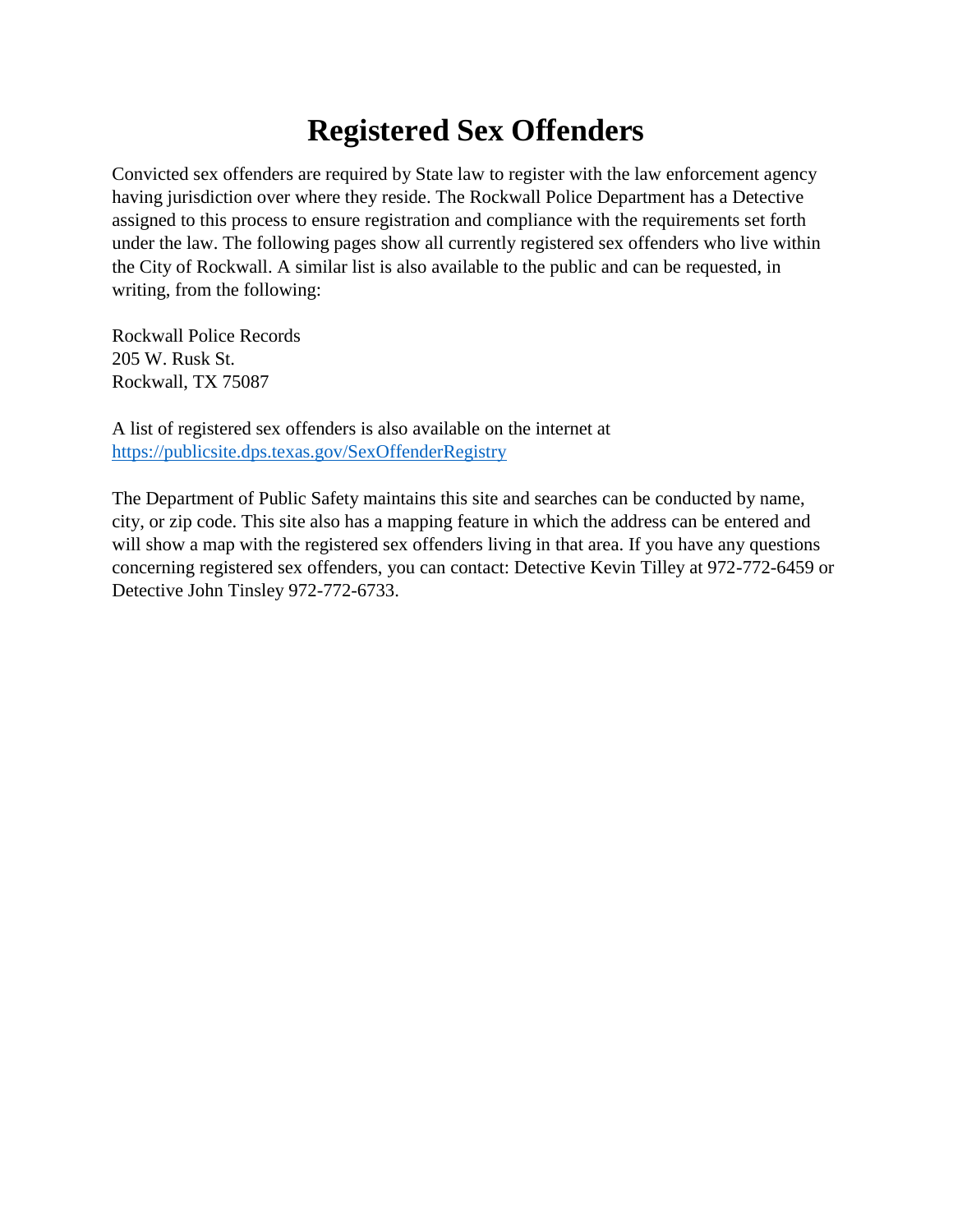

**Last Name:** Acosta **First Name:** Fabian **Middle:** Luna **Risk Factor:** Unreported **Address:** 322 Evans Road Rockwall, Texas 75032



**Last Name:** Bailey **First Name:** Douglas **Middle:** Allen **Risk Factor:** Low **Address:** 924 Signal Ridge Rockwall, Texas 75032 **Race/Sex:** White/ Male **Ethnicity:** Hispanic **Height:** 5'-10" **Weight:** 230 pounds **Hair Color/ Eye Color:** Brown/Brown **Shoe Size:** 10D **DOB:** January 1, 1978

**Offense:** Indecency with a Child-Sexual Contact **Victim:** 14-Year-Old Female **Registered:** February 2, 2009 (Annexation) **Convicted:** November 7, 1996 **Punishment:** 4 Years of Probation **Date of Discharge:** November 7, 2000

*(Photograph Updated: January 26, 2022)*

**Race/Sex:** White/Male **Ethnicity:** Non-Hispanic **Height:**  $6'$ -00" **Weight:** 220 pounds **Hair Color/Eye Color:** Gray/Blue **Shoe Size:** 11 **DOB:** February 7, 1964

**Offense:** Sexual Assault **Victim:** 50-Year-Old Female **Registered:** October 23, 2014 **Convicted:** May 14, 2014 **Punishment:**180 Days confinement/10 Years of Probation **Date of Discharge:** May 24, 2014

*(Photograph Updated on March 14, 2022)*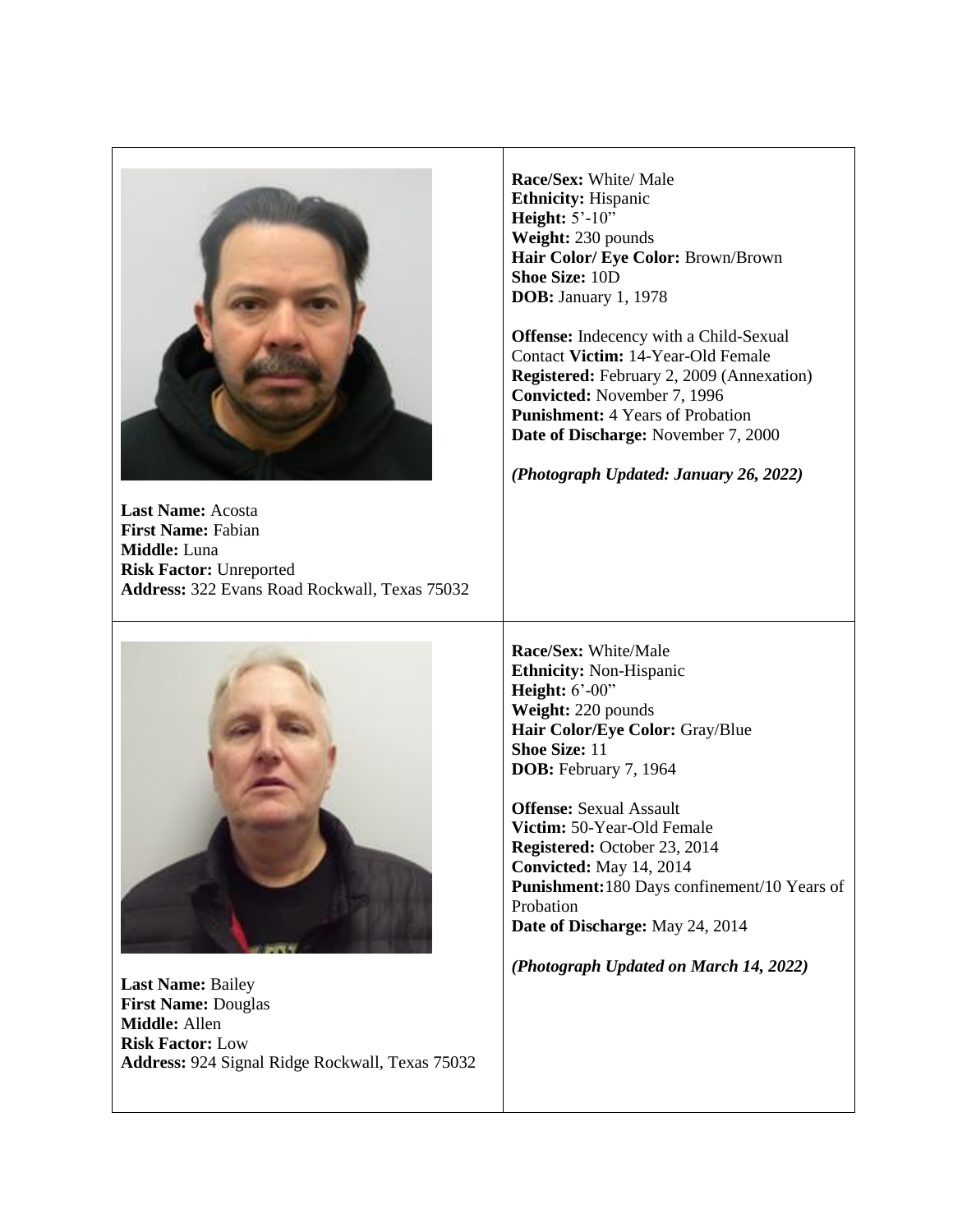

**Last Name:** Carrillo **First Name:** David **Middle Name: Risk Factor:** Low **Address:** 397 Perch Rockwall, Texas 75032



**Last Name:** Chevez **First Name:** Edwin **Middle Name:** Antono **Risk Factor:** Moderate **Address:** 272 Perch Rockwall, Texas 75032

**Race/Sex:** White/ Male **Ethnicity:** Hispanic **Height:** 5'6" **Weight:** 165 pounds **Hair Color/Eye Color:** Black/Brown **Shoe Size:** 7.5AAA **DOB:** June 19, 1952

**Offense:** Sexual Assault **Victim:** 17-year-old female **Registered:** March 18, 2022 **Disposition:** June 14, 2005 **Punishment:** 17 Years Confinement

**Date of Discharge:** March 10, 2022

*(Photograph Updated on March 18, 2022)*

**Race/Sex:** White/ Male **Ethnicity:** Hispanic **Height:** 5'7" **Weight:** 145 pounds **Hair Color/Eye Color:** Black/Brown **Shoe Size:** 11D **DOB:** October 11, 1993

**Offense:** Indecency with a Child **Victim:** 16-year-old female friend **Registered:** October 20, 2015 **Disposition:** September 10, 2015 **Punishment:** 10 Years of Deferred Adjudication **Date of Discharge:** September 11, 2035

*(Photograph Updated on October 15, 2022)*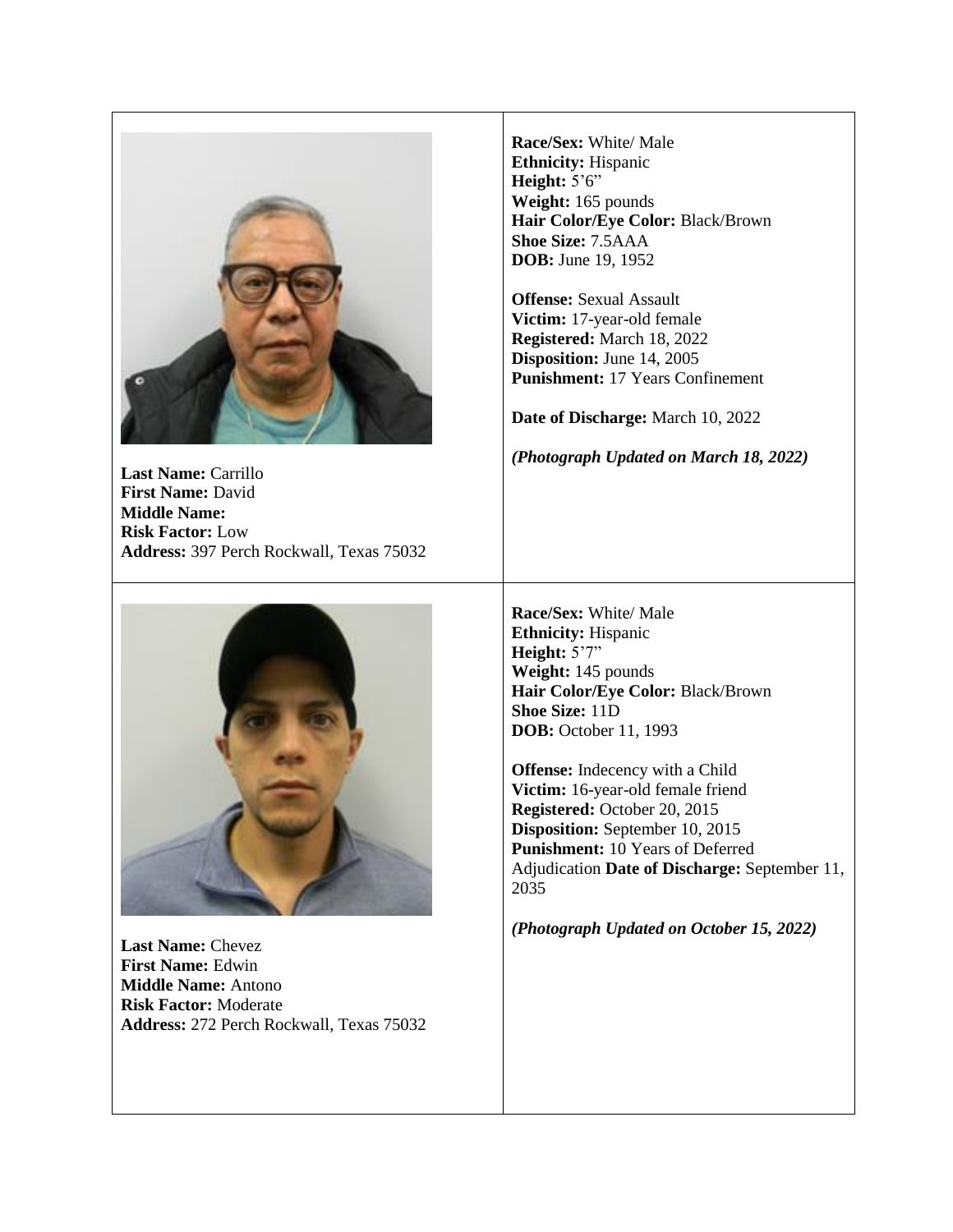

**Last Name:** Eide **First Name:** Eirik **Risk Factor:** Low **Address:** 1495 Ashbourne Rockwall, Texas 75087



**Last Name:** Everett **First Name:** Shawn **Middle Name:** Eric **Risk Factor:** Low **Address:** 323 Lakeside Drive Rockwall, Texas 75032

**Race/Sex:** White/Male **Ethnicity:** Non-Hispanic **Height:** 5'-06" **Weight:** 152 pounds **Hair Color/Eye Color:** Brown/Blue **Shoe Size:** 8D **DOB:** June 15, 1980

**Offense:** Indecency with a Child (Exposure) **Victim:** 15-Year-Old Female **Registered:** October 7, 2008 **Convicted:** September 29, 2008 **Punishment:** 6 Years of Probation **Date of Discharge:** September 29, 2014

*(Photograph Updated on June 24, 2021)*

**Race/Sex:** White/Male **Ethnicity:** Non-Hispanic **Height:** 5'-11" **Weight:** 202 pounds **Hair Color/Eye Color:** Brown/Green **Shoe Size:** 11.5 **DOB:** July 1, 1970

**Offense:** Indecency with a Child By Exposure **Victim:** 15-Year-Old Female **Registered:** December 6, 2021 **Convicted:** August 21, 2000 **Punishment:** 5 Years Confinement **Date of Discharge:** April 28, 1999

*(Photograph Updated September 30, 2021)*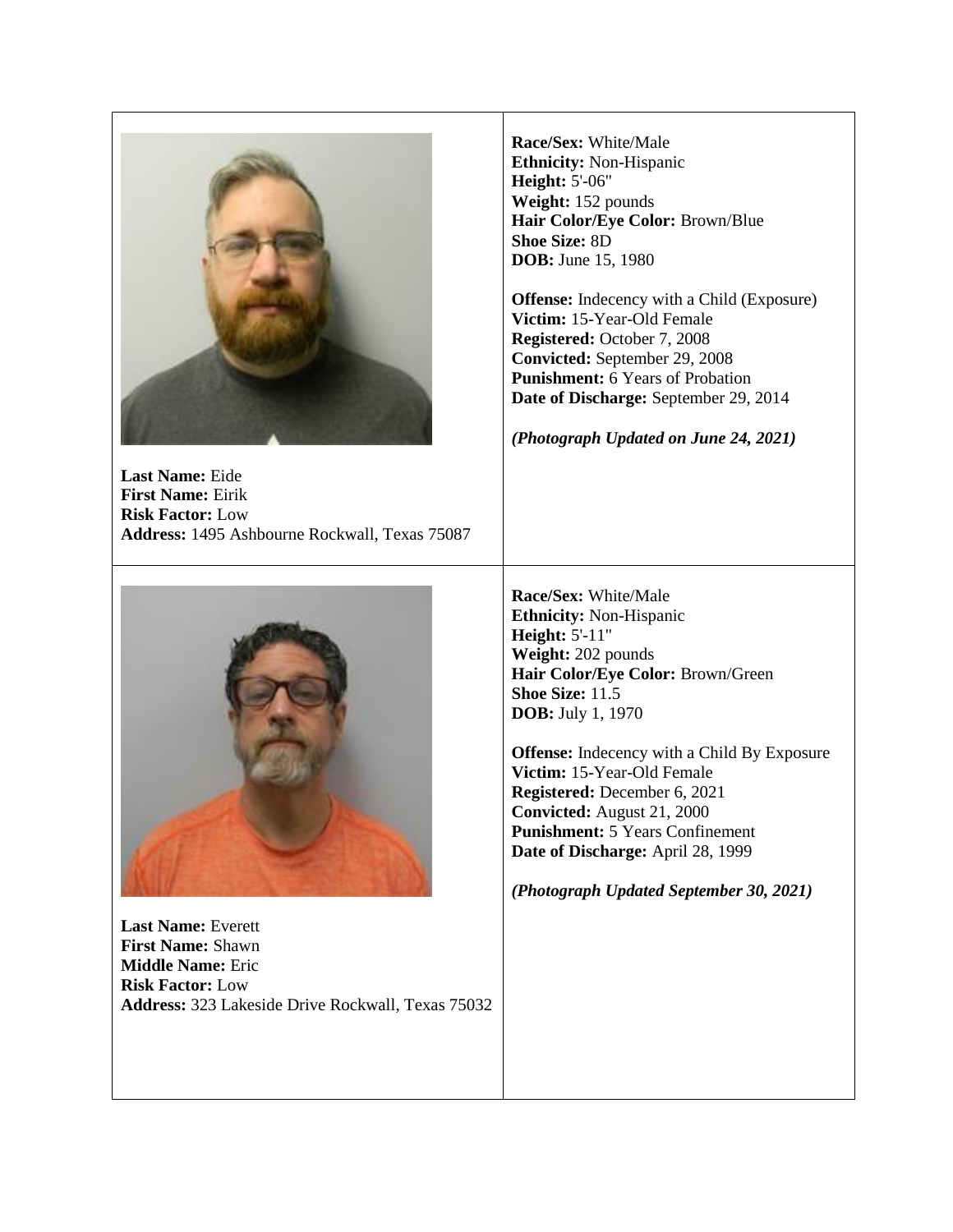

**Last Name:** Hacic **First Name:** Kelly **Middle Name:** James (AKA Kelly Hack) **Risk Factor:** Low **Address:** 211 Elvis Presley Ln. Rockwall, Texas 75032



**Last Name:** Jasman **First Name:** James **Middle Name:** Blake **Risk Factor:** High **Address:** 511 Hidden Oak Ln. Rockwall, Texas 75087

**Race/Sex:** White/Male **Ethnicity:** Non-Hispanic **Height:** 5'-10" **Weight:** 194 pounds **Hair Color/Eye Color:** Brown/Hazel **Shoe Size:** 9.5 D **DOB:** December 15, 1973

**Offense:** Sexual Assault of a Child (X2) **Victim:** 14-Year-Old Female **Registered:** March 28, 2007 **Convicted:** March 11, 2004 **Punishment:** 3 Years Confinement **Date of Discharge:** March 9, 2007

*(Photograph Updated December 14, 2021)*

**Race/Sex:** White/Male **Ethnicity:** Non-Hispanic **Height:** 6'-03" **Weight:** 260 pounds **Hair Color/Eye Color:** Gray/Green Shoe **Size:**13D **DOB:** August 21, 1968

**Offense:** Indecency with a Child (Exposure) **Victim:** 14-Year-Old Male **Registered:** August 24, 2007 **Convicted:** August 16, 2007 **Punishment:** 10 Years of Probation **Date of Discharge:** August16, 2017

*(Photograph Updated on August 19, 2021)*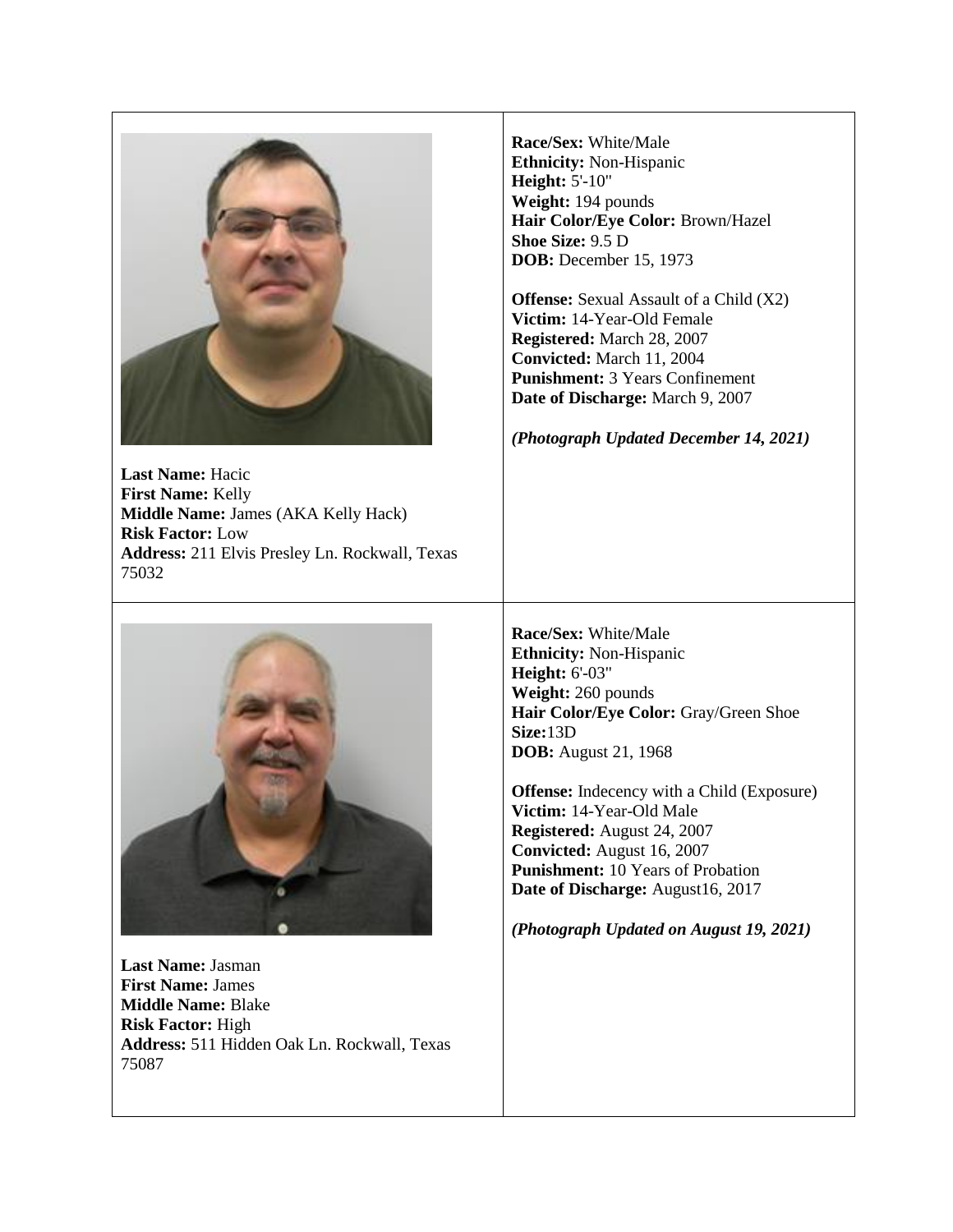

**Last Name:** Kyler **First Name:** Steven **Middle Name:** Field **Risk Factor:** Moderate **Address:** 430 Trout Rockwall, Texas 75032



**Last Name:** Licea Jr. **First Name:** Jose **Middle Name:** Delfino (AKA Licea, Jose Delfino Jr.) **Risk Factor:** Moderate **Address:** 448 Lynne St. Rockwall, Texas 75032

**Race/Sex:** White/Male **Ethnicity:** Non-Hispanic **Height:** 5'-8" **Weight:** 145 pounds **Hair Color/Eye Color:** Brown/ Hazel **Shoe Size:** 10 **DOB:** July 29, 1990

**Offense:** Aggravated Sexual Assault of a Child **Victim:** 13-Year-Old Female Registered: April 8, 2014 **Convicted:** June 4, 2009 **Punishment:** 6 Years Confinement **Date of Discharge:** November 23, 2015

*(Photograph Updated on July 13, 2021)*

**Race/Sex:** White/ Male **Ethnicity:** Hispanic **Height:** 5'9" **Weight:** 175 pounds **Hair Color/Eye Color:** Black-Gray / Brown **Shoe Size:** 9.5 D **DOB:** November 27, 1981

**Offense:** Indecency with a Child – Sexual **Contact Victim:** 3-year-old male **Registered:** July 2, 2014 **Convicted:** June 28, 2012 **Punishment:** 2 years Deferred Adjudication **Date of Discharge:** July 28, 2014

*(Photograph updated December 16,2021)*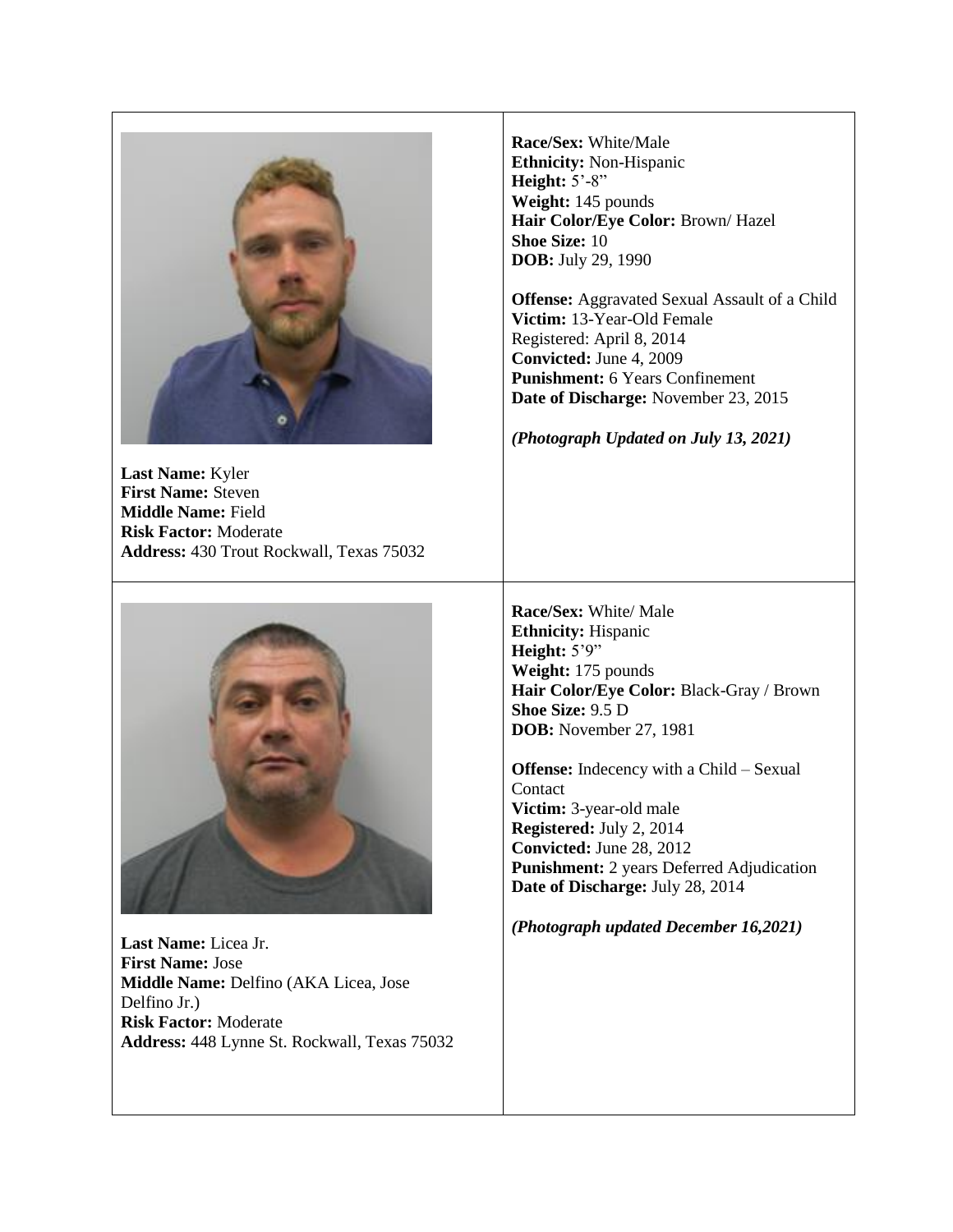

**Last Name:** Lichau **First Name:** Walter **Middle:** Albert **Risk Factor:** Unreported **Address:** 212 Summit Ridge Rockwall, Texas 75087 **Race/Sex:** White/ Male **Ethnicity:** Non-Hispanic **Height:** 6'-2" **Weight:** 199 pounds **Hair Color/Eye Color:** Gray (ponytail)/ **Blue Shoe Size:** 10.5 EEE **DOB:** December 17, 1952

**Offense:** Indecency w/Child **Victim:** 16 Year Old Female **Registered:** February 9, 2006 **Convicted:** June 21, 1991 **Punishment:** 10 Years of Probation **Date of Discharge:** June 21, 2001

*(Photograph Updated on December 20, 2021)*

**Race/Sex:** White/ Male **Ethnicity:** Non-Hispanic **Height:** 6'-2" **Weight:** 225 pounds **Hair Color/Eye Color:** Blond/Strawberry **Blue Shoe Size:** 10.5 **DOB:** March 1, 1995

**Offense:** Sexual Assault of Child **Victim:** 14-Year-Old Female Friend **Registered:** May 2, 2022 **Convicted:** February 14, 2017 **Punishment:** 5 Years Confinement **Date of Discharge:** July 11, 2020

*(Photograph Updated on May 2, 2022)*



**Last Name:** Patterson **First Name:** Jeremiah **Middle:** Israel **Risk Factor:** Moderate **Address:** 513 Chris Drive Rockwall, Texas 75032